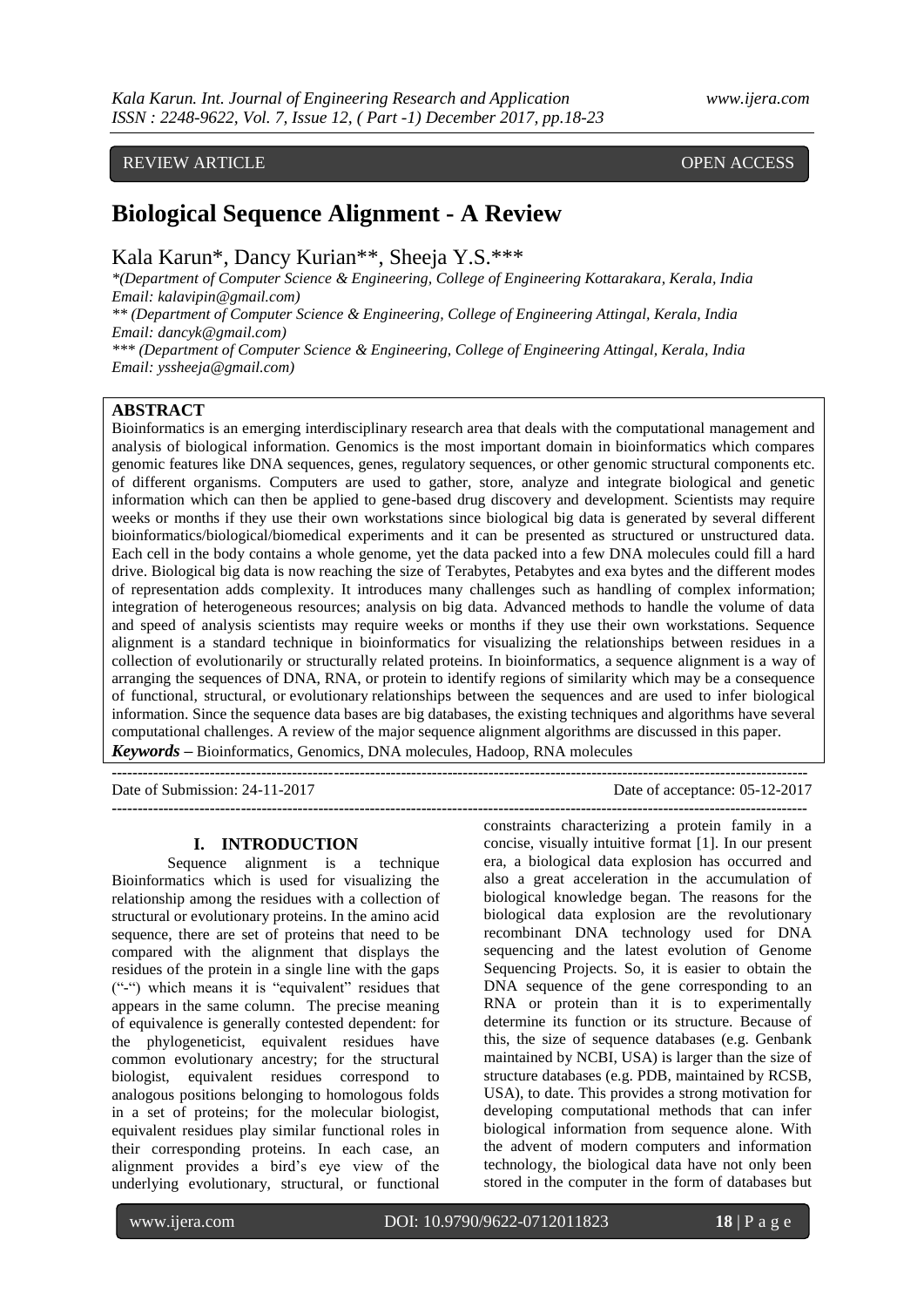also processed using computational techniques to get useful results and connections among them [2]. The omics fields of life science include the voluminous amount of data in many forms used to represent various levels of biological data that includes genomic data, epigenomic data, proteomic data and transcriptomic data of different people.

The biological data becomes too big and available in petabytes and exabytes. This data produce a lot of meaningful values. It introduces many challenges such as handling of complex information; integration of heterogeneous resources; analysis of big data. Big data analytics is one of the most booming markets. When Google search engine launched image search feature, it had indexed more than 300 million images. In every minute, so many video contents are uploaded to YouTube. Twitter handles millions of tweets per day. Facebook users update their wall in every minute. Search engines are logging 600 million queries daily. There are different data centers where people can store a vast amount of data, such as IBM Server, EMC Server, etc. On the other hand, AWS (Amazon Web Services) provide a host of services to store, process and analyze the data at scale in a cost effective manner. Big data term refers collection of large datasets that are distributed, multi-dimensional and complex that it becomes difficult to processing on hand traditional data processing applications [3]. Unstructured data includes image files, text files, audio files and video files. In general online social networks generates large amount unstructured and<br>semi-structured data. Relational Database semi-structured data. Relational Database Management System contains structured data [4]. The three dimensions of big data are volume, velocity, and variety [5]. The following areas are identified as the most challenging in big data: Data storage, Analytics, Security, and Privacy. Data storage includes relational databases and No-SQL related processing aspects. In big data analytics machine to machine learning plays a major role [6].

### **II. LITERATURE SURVEY**

Needleman and Wunsch [7] and Smith and Waterman [8] are the widely used sequence alignment algorithms. Sequence alignment algorithms work based on dynamic programming. These are all produces accurate alignment score. These algorithms need high computation for processing the data.

Li, [9]; Notredame, Higgins & Heringa, [10] used ClustalW and T-Coffee tools to develop heuristic algorithms. It uses progressive approximation method. These tools identify the similar sequence in very fast. ClustalW tool uses the profile to profile alignment used to represent the probability of sequence in a particular position. This gives better results compare to the previous one.

Sequence alignment score improved using iteration based approach.

Holmes & Bruno [11] (2001) make use of hidden Markov model (HMM), Zhang and Wong [12] make use of generic algorithms in iteration based approach. HMM is created using already aligned sequence. It tests the sequence with respect to HMM or not. Dynamic Programming methodology produces a better result, but it needs higher computation power. Heuristics algorithms are too fast, and it needs local maxima value. Iterative based approach is relatively slow.

Liu, Schmidt, and Maskell [13] used MSAProbs a new and practical multiple protein sequence alignment algorithm designed by combining a pair-HMM and a partition function to calculate posterior probabilities. It also investigates two critical bioinformatics techniques, namely weighted probabilistic consistency transformation and weighted profile-profile alignment, to achieve high alignment accuracy. In addition, it is optimized for modern multi-core CPUs by employing a multithreaded design in order to reduce execution time. It<br>statistically demonstrates dramatic accuracy demonstrates dramatic accuracy improvements over several top performing aligners: ClustalW 2.0.12, MAFFT 6.717, MUSCLE 3.8.31, ProbCons 1.12 [14] , and Probalign 1.3 [15].

Deng and Cheng [16] uses MSACompro a new efficient and reliable multiple protein sequence alignment programs. It incorporates predicted secondary structure, relative solvent accessibility, and residue-residue contact information into the currently most accurate posterior probability-based MSA methods. It used a multiple-threading implementation on a 32 CPU cores machine. Benchmarks clearly show improvements in accuracy over the leading tools including MSAProbs.

Zhang *et al.* [17] a recent parallel program (ParaAT) that is capable of constructing multiple protein-coding DNA alignments for a large number of homologs. It is well suited for large-scale data analysis in the high-throughput era. It assigns each homolog to one of the slave threads; enable the user to customize one of multiple sequence aligners (including ClustalW, Mafft, Muscle, T-Coffee); consolidates the results from all slave threads; then parallel back-translates multiple protein sequence alignments into the corresponding DNA alignments. Tests performed on a 24 cores machine provide good scalability and exhibits high efficiency.

Bar-Yossef, Keidar, and Schonfeld [18] was the first URL Based proposed method. Dust-Buster algorithm is used for mining DUST very effectively from a URL list. In this, the author addressed DUST detection problem as a problem of finding normalization rules able to transform given URL to another likely to have similar content. It can reduce crawling overhead by up to 26% , increases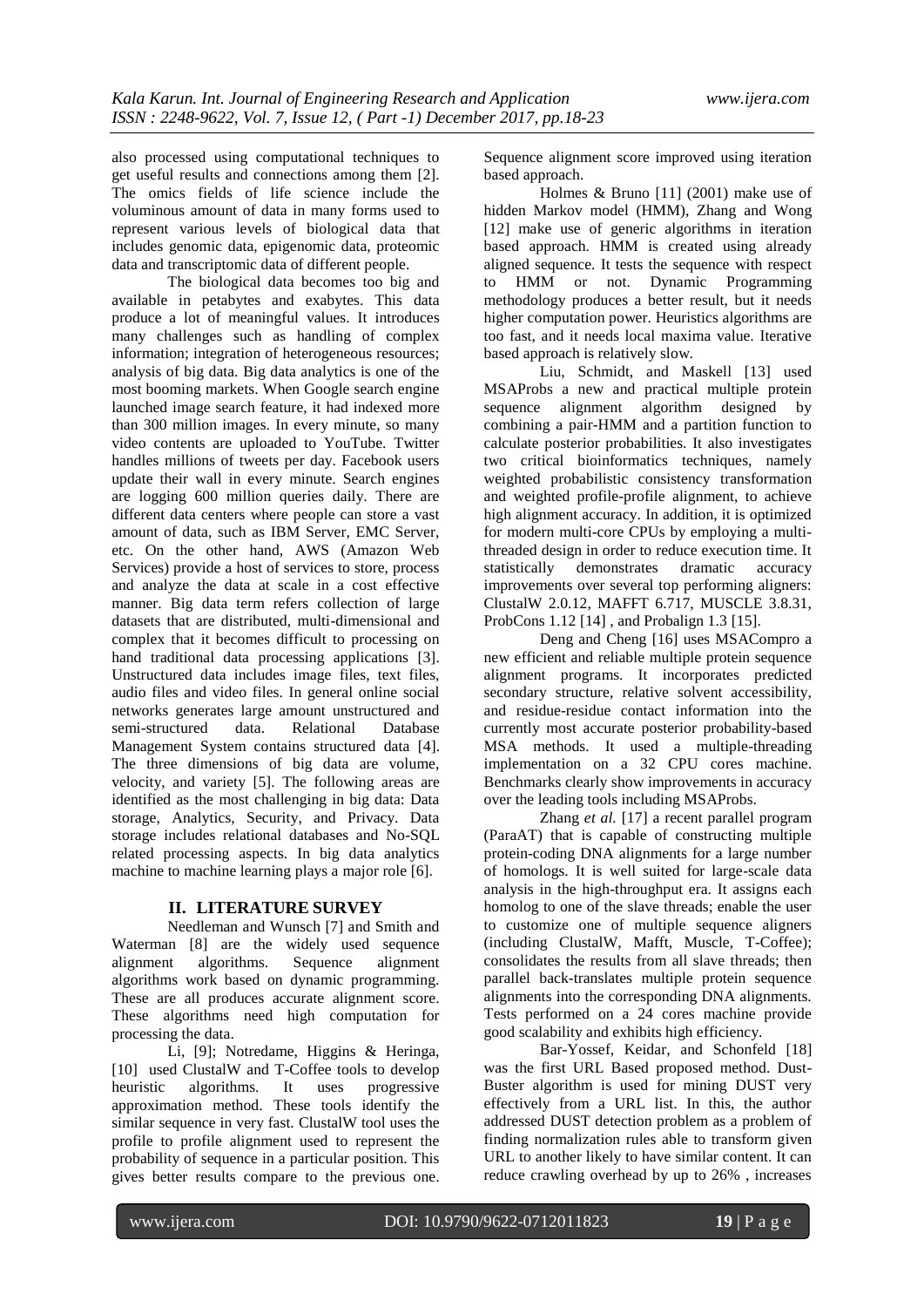crawl efficiency and reduces indexing overhead. As the substitution rules were not able to capture many common duplicate URL transformations on the web, so the author Dasgupta presented a new formalization of URL Rewrite rules [19]. The study makes use of heuristics method in order to generalize the generated rules. There is a set of URL"s which can be classified in to classes based upon the classes the content cluster is formed then the rules are rewritten for the applied clusters. It helps in trapping replacements easily in search engine workflow. In addition, it improves the entire process of efficiency in large scale experiment. The study findings revealed that the learned rule is obtained at a maximum compression that can be expected.

Li *et al.*,[20] aimed to examine the performance of using Hadoop in a cloud computing environment. In addition, the study identifies how to establish the performance by using Hadoop in a cloud computing environment. The study findings revealed different alignment applications and tools to perform their sequence alignment in a cloud burst. A similar work is described by Karlsson et al.[21] in which they aim to use parallel platform which executes the bioinformatics tool in a cloud environment. The study has make use of Microsoft azure software in order to parallelize the task execution instead of using Hadoop.

Widera & Krasnogor [22] described the use of google app engine computing platform which can be used as a computational resource. The study has used the method for building the computer protein models which is used in the prediction of protein structure. The study findings revealed that the proposed protein model comparator is the solution in order to overcome the problem of large-scale model comparison and can be scaled for different data sizes.

Bonnel & Marteau [23], has used the recent method i.e. laplacian norm alignment which represents the performance of protein in the two phases. In the first phase a graph that denotes adjacency matrix is represented whereas in the second phase the feature values are evaluated by the laplacian operator. At last, there exist a comparison step since in this study; there are two algorithms one is based on local similarity, and the other is global.

Braberg et al*.*,[24] has used SALIGN, which is a flexible and unique method which permits the user to form the properties that define the structure. In this method, the dissimilarity matrix is compared first and from this dissimilarity score, some of the properties represent the proteins. Secondly, it matched the models that are molecular in the stage from the theories in which they are used to find the optimal alignment in the dynamic programming by the optimal path of the matrix.

Westfall & Young [25] has used resampling methods which provide an alternative approach for genomic inference. In this study, they have considered the only limited number of an assumption than that of the asymptotic counterparts the computational cost increases at a higher rate when there is an increase in computational analysis. The asymptotic approach has a statistics calculated for each analysis, and the resampling is based upon the multitude statistics which can be calculated regularly. The procedure for marginal score statistics and the resampling replication are parallel even though they both are calculated independently this offers the potential for massive reduction in the computation time.

Halved is also based on Hadoop. It includes a variant detection phase which is the next stage after the sequence alignment in the DNA sequencing workflow. Halve calls BWA (Burrows-Wheeler aligner) from the mappers as an external process which may cause timeouts during the Hadoop execution if the task timeout parameter is not adequately configured. Therefore, a priori knowledge about the execution time of the application is required. Note that setting the timeout parameter too high values causes problems in the detection of actual timeouts, which reduces the efficiency of the fault tolerance mechanisms of Hadoop. To overcome this issue, as it is explained in further sections, SparkBWA uses Java Native Interface (JNI) to call the BWA methods. Another approach is applying standard parallel programming paradigms to BWA. For instance, pBWA [26] uses MPI to parallelize BWA in order to carry out the alignments on a cluster. We must highlight that pBWA lacks fault tolerant mechanisms in contrast to SparkBWA. In addition, pBWA, as well as SEAL, does not support the BWA-MEM algorithm [27].

Several solutions try to take advantage of the computing power of the GPUs to improve the performance of BWA. This is the case of BarraCUDA [28], which is based on the CUDA programming model. It requires the modification of the BWT (Burrows-Wheeler Transform) alignment core of BWA to exploit the massive parallelism of GPUs. Unlike SparkBWA, which supports all the algorithms included in BWA, BarraCUDA only supports the BWA-backtrack algorithm for short reads. It shows improvements up to  $2\times$  with respect to the threaded version of BWA. It is worth to mention that due to some changes in the BWT data structure of most recent versions of BWA, BarraCUDA is only compatible with BWTs generated with BWA versions 0.5.x. Other important sequence aligners (not based on BWA) that make use of GPUs are CUSHAW [29] , SOAP3 [30] and SOAP3-dp [31]. Some researchers have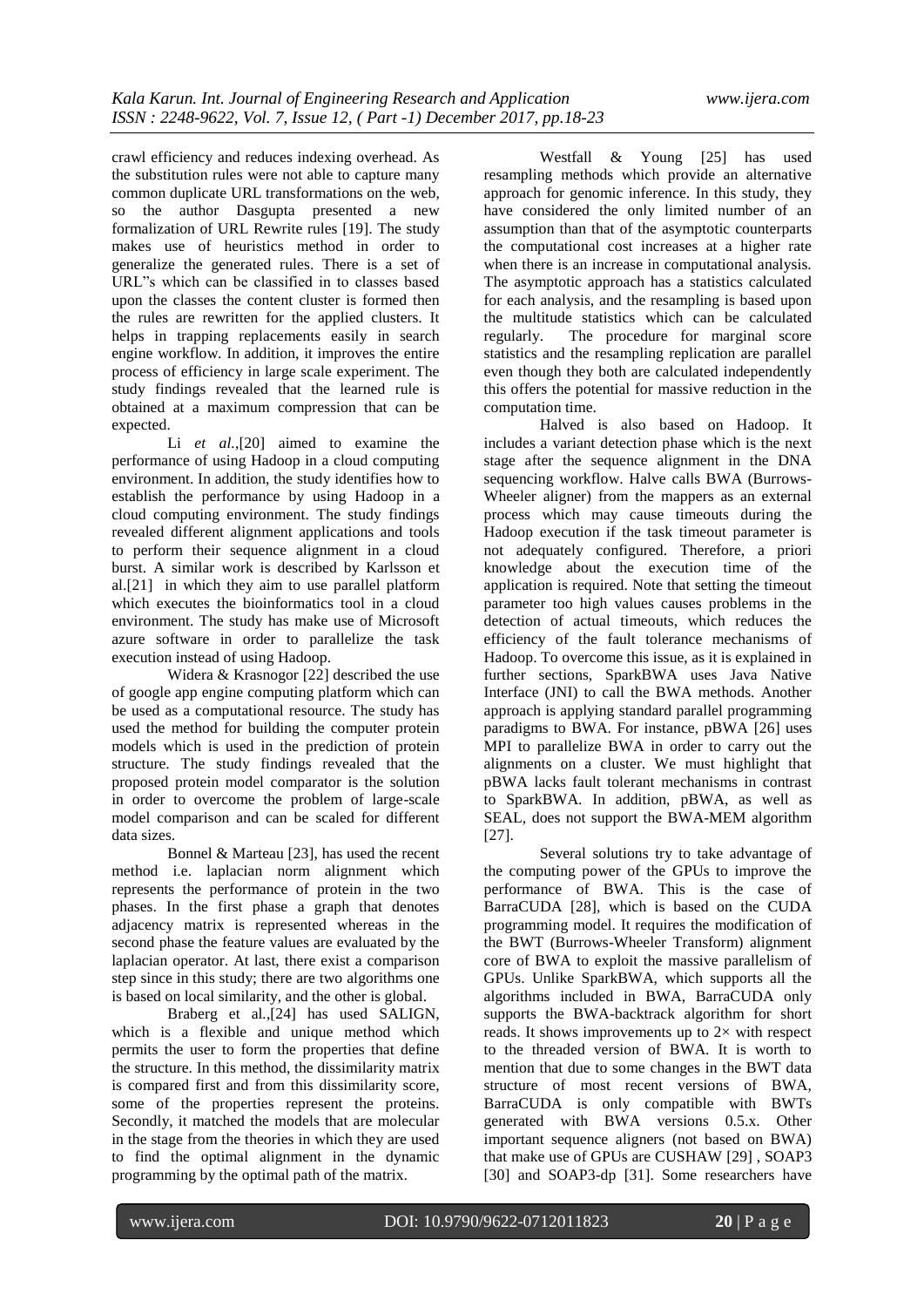focused on speeding up the alignment process using the new Intel Xeon Phi coprocessor (Intel Many Integrated Core architecture—MIC). For example, MBWA [32], which is based on BWA, implements the BWA-backtrack algorithm for the Xeon Phi coprocessor. MBWA allows using concurrently both host CPU and coprocessor in order to perform the alignment, reaching speedups of  $5\times$  with respect to BWA. Another solution for the MIC coprocessors can be found in [33] . A third aligner that takes advantage of the MIC architecture is MICA

Authors in [34] claim that it is  $5\times$  faster than threaded BWA using 6 cores. Note that, unlike SparkBWA; this tool is not based on BWA. Another researcher exploit fine-grain parallelism in FPGAs (Field Programmable Gate Arrays) to increase the performance of several short-read aligners including some based on BWT [35] [36] [37].

#### **III. CONCLUSION**

In order to address the computational challenges we can use cloud platform which is suitable to allow other researchers in order to conduct the data analyses at intermediating costs that participate the absence of access towards a large computer infrastructure [38] [39] [40]. The pay-asyou-go model of cloud computing, which removes the maintenance effort required for HPC (high performance computing) instantaneously which offers scalability, elastic which makes a genomic analysis. In this, the apache-spark is a new framework that performs Hadoop efficient in a machine learning iterative jobs. In this, the memorycomputing spark is used for an interactive query of 39 GB data with the response time [41]. In the spark describes a new concept known as RDDs, which is a read-only collection which partitioned crossways with a machine set that can be constructed. Spark gets delivered by caching mechanism where the user exploits to the RDD memory across the machine and multiple maps-reduce operations like parallel operations.

#### **REFERENCES**

- [1] Do, C.B. & Katoh, K. Protein Multiple Sequence Alignment. *Methods in Molecular Biology*. 484 (1), 2008. pp. 59745–59745
- [2] Parthasarathy S. *Sequence Alignment Algorithms - Application to Bioinformatics Tool Development.* Bharathidasan University.
- [3] Lewis, S., Csordas, A., Killcoyne, S., Hermjakob, H., Hoopmann, M.R., Moritz, R.L., Deutsch, E.W. & Boyle, J. Hydra: a scalable proteomic search engine which utilizes the Hadoop distributed computing framework. *BMC bioinformatics*. *13 (1)*, 2012. pp. 324.
- [4] Sahane, M., Sirsat, S. & Khan, R. Analysis of Research Data using MapReduce Word Count Algorithm. *International Journal of Advanced Research in Computer and Communication Engineering*. *4 (5),* 2015. pp. 8–11.
- [5] Gu, J. & Zhang, L. Some Comments on Big Data and Data Science. *Annals of Data Science*. *1 (3-4),* 2015.pp. 283–291.
- [6] Grolinger, K., Hayes M., Higashino, W. et.al Challenges for MapReduce in Big Data. *Proc. of the SERVICES - IEEE World Congress on Services*. Anchorage, AK: IEEE. 2014. pp. 182–189.
- [7] Needleman, S.B., Wunsch, C.D. A general method applicable to the search for similarities in the amino acid sequence of two proteins. *Journal of Molecular Biology*. *48 (3),* 1970. pp. 443–453.
- [8] Smith, T.F. & Waterman, M.S. Identification of common molecular subsequences. *Journal of Molecular Biology*. *147 (1),* 1981.pp. 195– 197.
- [9] Li, K.-B. ClustalW-MPI: ClustalW analysis using distributed and parallel computing. *Bioinformatics (Oxford, England)*. *19 (12),* 2003.pp. 1585–1586.
- [10] Notredame, C., Higgins, D. & Heringa, J. Tcoffee: a novel method for fast and accurate multiple sequence alignment [online]. *Journal of Molecular Biology*. 302 (1), 2000. pp. 205–217.
- [11] Holmes I., Bruno W.J., Evolutionary HMMs: a Bayesian Approach to multiple alignment .Bioinformatics. Sept 17(9), 2001.pp 803- 820.
- [12] Zhang, C.,Wong, A.K. A genetic algorithm for multiple molecular sequence alignment. *Comput Appl Biosci*. *13 (6),*1997 pp. 565– 581.
- [13] Liu,Y.,Schmidt, B.Maskell, D.L.MSAProbs: Multiple sequence alignment based on pair hidden Markov models and partition function posterior probabilities. *Bioinformatics*. *26 (16)*, 2010.pp. 1958–1964.
- [14] Do, C.B., Mahabhashyam, M.S.P., Brudno, M. & Batzoglou, S. ProbCons: Probabilistic consistency-based multiple sequence alignment. *Genome Research*. *15 (2),* 2005.pp. 330–340.
- [15] Roshan, U. & Livesay, D.R. Probalign: Multiple sequence alignment using partition function posterior probabilities. *Bioinformatics*. 22 (22), pp.2006.pp 2715– 2721.
- [16] Deng, X. & Cheng, J. MSACompro: protein multiple sequence alignment using predicted secondary structure, solvent accessibility, and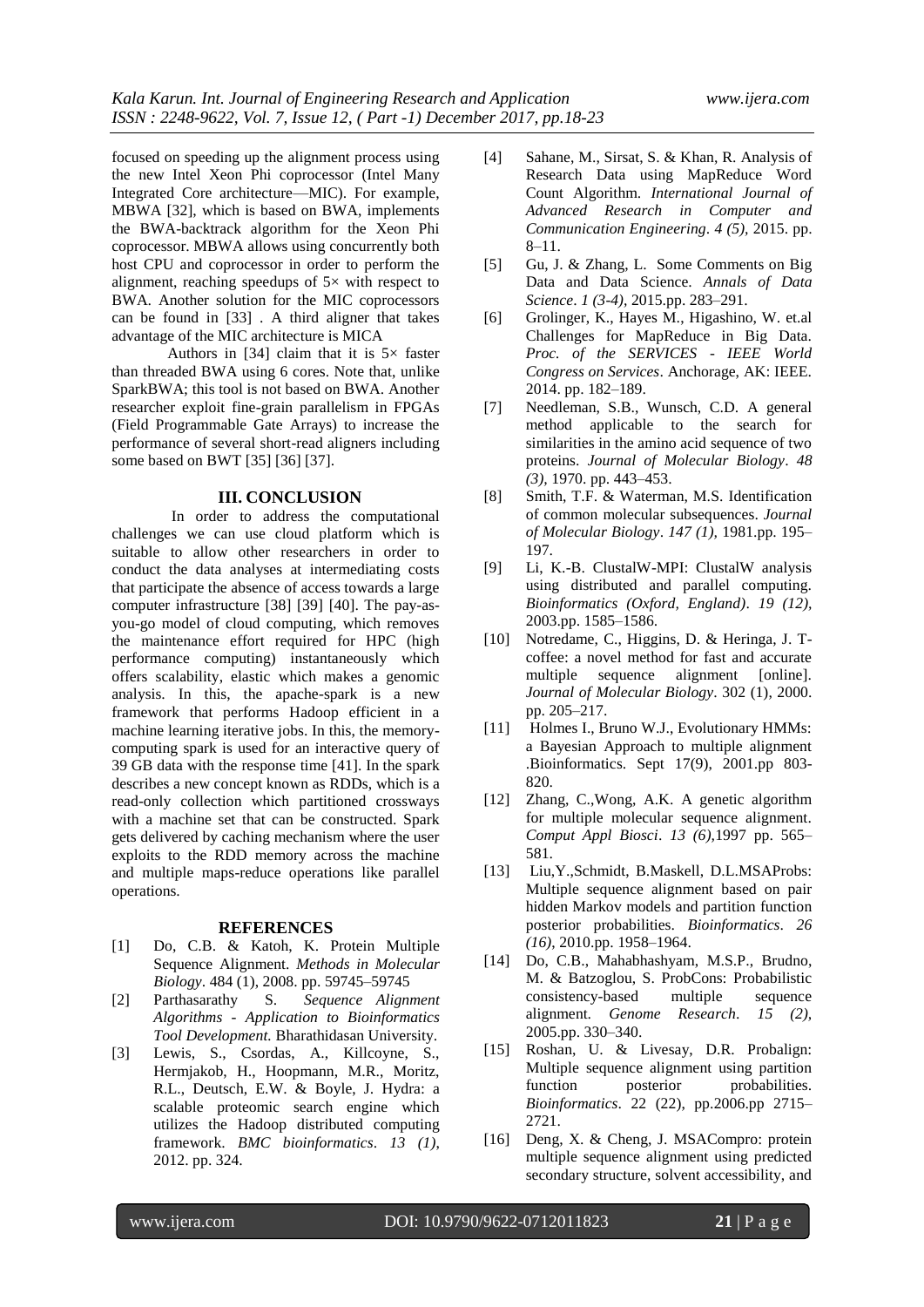residue-residue contacts. *BMC Bioinformatics*. *12 (1),* 2011.pp. 472.

- [17] Zhang, Z., Xiao, J., Wu, J., Zhang, H., Liu, G., Wang, X. & Dai, L.ParaAT: A parallel tool for constructing multiple protein-coding DNA alignments. *Biochemical and Biophysical Research Communications*. 419 (4),2012. pp. 779–781.
- [18] Bar-Yossef, Z., Keidar, I. & Schonfeld, U. (2009) Do not crawl in the DUST. *ACM Transactions on the Web*. 3 (1), pp. 1–31.
- [19] Dasgupta, A., Kumar, R. Sasturka, A. Deduping urls via rewrite rules. In: *Proc of the 14th ACM SIGKDD international conference on Knowledge discovery and data mining, KDD "08*. New York, NY, USA: ACM. 2008. pp. 186–194.
- [20] Li, X., Jiang, W., Jiang, Y. & Zou, Q. (2012) Hadoop Applications in Bioinformatics. In: *2012 7th Open Cirrus Summit. IEEE*. 2010. pp. 48–52
- [21] Klambauer, G., Cano, M. & Trelles, O. (2012) Enabling Large-Scale Bioinformatics Data Analysis with Cloud Computing. In: *2012 IEEE 10th International Symposium on Parallel and Distributed Processing with Applications*. *IEEE*. 2012. pp. 640–645.
- [22] Widera, P. & Krasnogor, N. (2011) *Protein Models Comparator: Scalable Bioinformatics Computing on the Google App Engine Platform*.2011.
- [23] Bonnel, N. & Marteau, P.-F. LNA: Fast Protein Structural Comparison Using a Laplacian Characterization of Tertiary Structure. *IEEE/ACM Transactions on Computational Biology and Bioinformatics*. *9 (5),* 2012.pp. 1451–1458.
- [24] Braberg, H., Webb, B.M., Tjioe, E., Pieper, U., Sali, A. & Madhusudhan, M.S. (2012) SALIGN: a web server for alignment of multiple protein sequences and structures. *Bioinformatics (Oxford, England)*. *28 (15),* 2012.pp. 2072–2073.
- [25] Westfall, P.H. & Young, S.S. *Resampling-Based Multiple Testing: Examples and Methods for P-Value Adjustment*. Wiley: A Wiley-Interscience publication.1993.
- [26] Peters, D., Luo, X., Qiu, K. & Liang, P. Speeding Up Large-Scale Next Generation Sequencing Data Analysis with PBWA. *J Appl Bioinform Comput Biol. 1 (1),* 2012.pp.  $1-6.$
- [27] Abuín, J.M., Pichel, J.C., Pena, T.F. & Amigo, J. SparkBWA: Speeding Up the Alignment of High-Throughput DNA Sequencing Data Ruslan Kalendar (ed.). *Plos one*. *11 (5),* 2016.pp. 1–21.
- [28] Klus, P., Lam, S., Lyberg, D., Cheung, M.et.al. BarraCUDA - a fast short read sequence aligner using graphics processing units. *BMC Research Notes. 5 (1),* 2012.pp. 27.
- [29] Liu, Y., Schmidt, B. & Maskell, D.L. CUSHAW: a CUDA compatible short read aligner to large genomes based on the Burrows-Wheeler transform. *Bioinformatics (Oxford, England)*. 28 (14), 2012.pp. 1830– 1837.
- [30] Liu, C.-M., Wong, T., Wu, E., Luo,et.al. SOAP3: ultra-fast GPU-based parallel alignment tool for short reads. *Bioinformatics (Oxford, England)*. *28 (6),* 2012. pp. 878– 879.
- [31] Luo, R., Wong, T., Zhu, J., et.al. SOAP3-dp: Fast, Accurate and Sensitive GPU-Based Short Read Aligner Frederick C. C. Leung (ed.) *PLoS ONE. 8 (5),* 2013.pp. 65632.
- [32] Cui, Y., Liao, X., Zhu, X., Wang, B. & Peng, S. (2014) mBWA: A Massively Parallel Sequence Reads Aligner. In: *8th International Conference on Applications of Computational Biology & Bioinformatics (PACBB 2014)*.2014.pp.113– 120.
- [33] You, L. & Congdon, C. (2016) *Building and Optimizing BWA ALN 0.5.10 for Intel Xeon PhiTM Coprocessors*.
- [34] Luo, R., Cheung, J., Wu, E., Wang, H., *et al*. MICA: A fast short-read aligner that takes full advantage of Many Integrated Core Architecture (MIC). *BMC Bioinformatics*. 16 (Suppl 7), 2015.pp. S10.
- [35] Arram, J., Tsoi, K.H., Luk, W. & Jiang, P. Hardware Acceleration of Genetic Sequence Alignment. In: *9th International Symposium*. Los *Angeles, CA*. 2013.pp. 13–24.
- [36] Sogabe, Y., Maruyama, T. An acceleration method of short read mapping using FPGA. In: *2013 International Conference on Field-Programmable Technology (FPT)*. *IEEE*.2013 pp. 350–353.
- [37] Waidyasooriya, H.M. & Hariyama, M. Hardware-Acceleration of Short-Read Alignment Based on the Burrows-Wheeler Transform *IEEE Transactions on Parallel and Distributed Systems*. *27 (5),* 2016.pp. 1358–1372.
- [38] Langmead, B., Hansen, K.D. & Leek, J.T. Cloud-scale RNA-sequencing differential expression analysis with Myrna. *Genome Biology. 11 (8),* 2010.pp. R83.
- [39] Schatz, M.C., Langmead, B. & Salzberg, S.L. Cloud computing and the DNA data race. *Nature biotechnology*. 28 (7), 2010.pp. 691– 693.